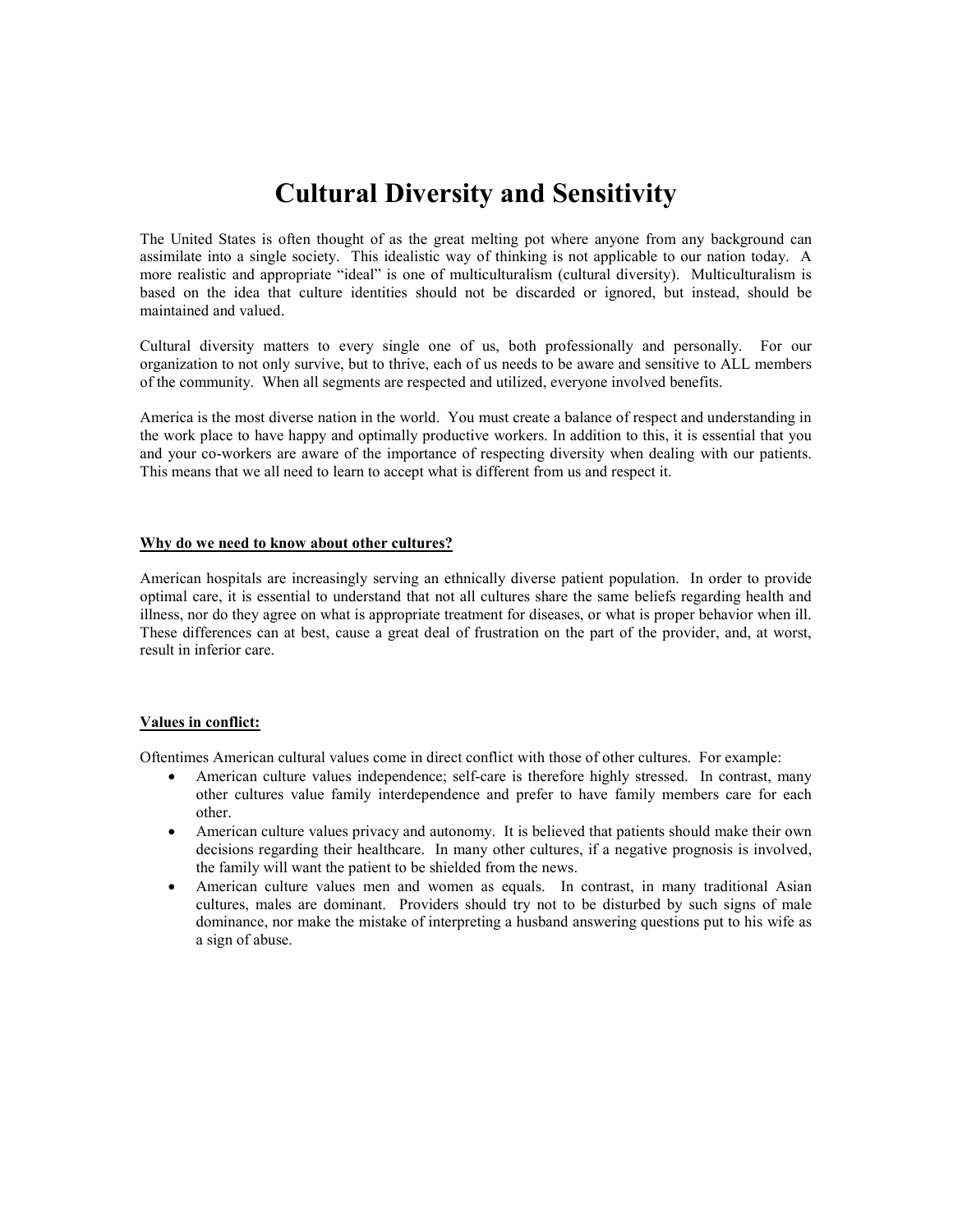# Amish

(Persons belonging to any Amish community)

### General Information:

- Work is highly valued.
- Most Amish children attend Amish schools, though in few rural areas some attend public schools.
- Amish children attend school until the eighth grade.
- There is little to no emphasis placed upon higher education in the Amish community.
- Make own clothes; fabric is typically solid in color.
- Married men are expected to grow a beard.
- White caps on the women signify marriage.

### Health Beliefs:

- Do not obtain insurance or utilize public support or assistance.
- Babies are born in both hospitals and at home with doctors and midwives attending.
- Immunizations for children are becoming a more common practice.
- Tend to seek care outside of healthcare providers.

### Social Relationships:

- The family is the most important aspect of the Amish life.
- Children are the most valued and nurtured and most families have ten or more children according to God's teachings.
- The male is considered the head of the household and main provider but a husband and wife make decisions together.
- Gathering around the family table is one of the most important routines in the home.
- At sixteen for boys and younger for girls, there is a period called "rumspringa" (running around), a time when young adults consider the faith and make decisions as to what their life path will be.
- Adults are rebaptized into the Church if they choose the Amish faith.
- Once adult commitment to the Church is made, one will be excommunicated if he/she leaves the Church.

### Healthcare Information:

- Amish prefer natural/holistic care and may not seek the offered healthcare of the area.
- Often do not use preventative healthcare services, so healthcare providers often see Amish people with advanced healthcare issues.
- Some health issues aren't identified or understood due to limited educational resources.
- Genetic disorders or healthcare issues are often seen as "Gotten Wille" (God's Will).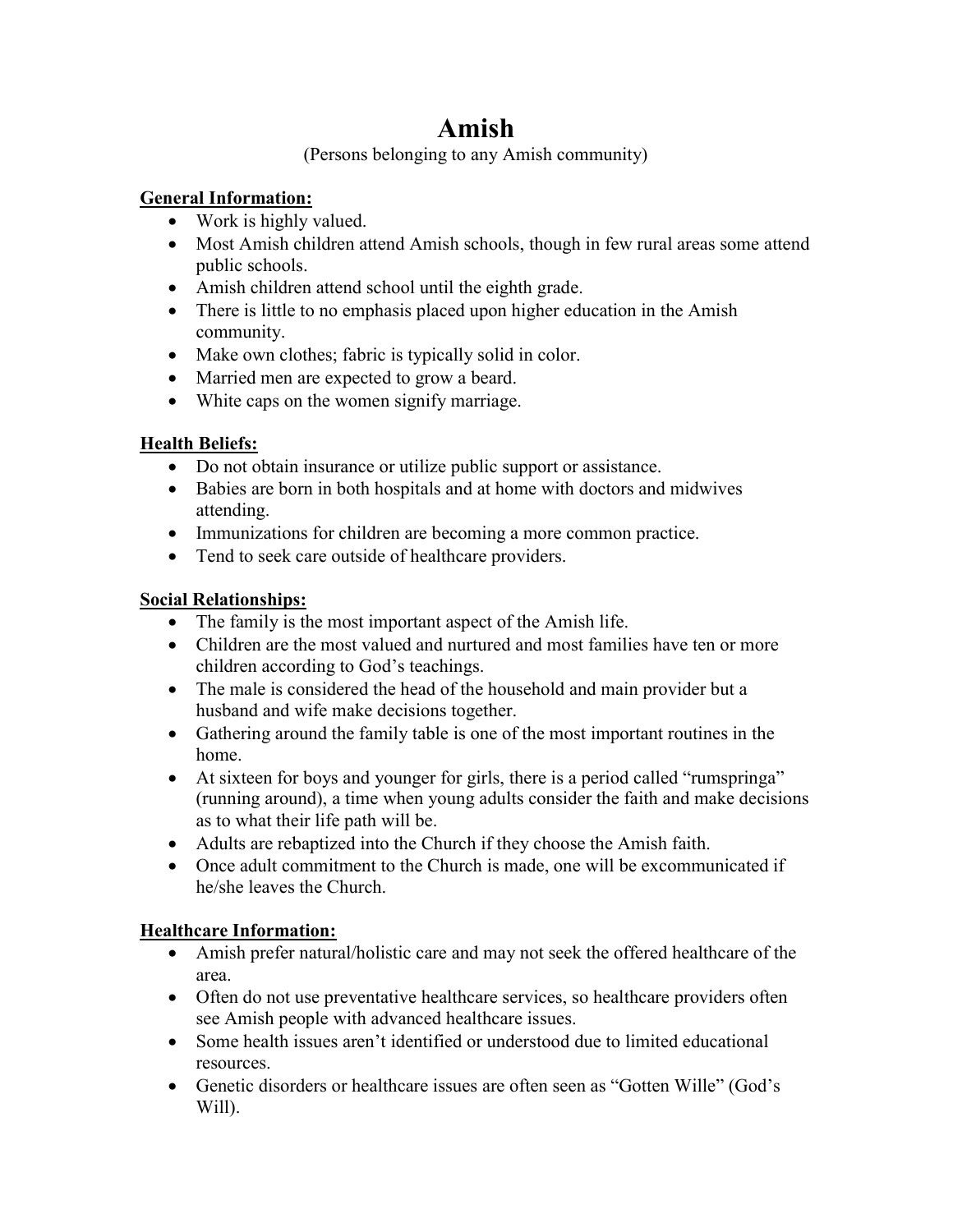# Hispanic Americans

(Persons of Latin American descent including Cubans, Mexicans, Puerto Ricans, Central and South Americans living in the United States)

### Health Beliefs:

- Individuals who become sick usually consult with their family members first.
- Hispanics are a "present" oriented society and may neglect preventive health care.
- Most Latin Americans see thinness as a problem and plumpness as the ideal, so advice geared towards weight loss may not be followed because it creates a negative body image.
- Hispanics are far more emotionally expressive and expect to be pampered when ill which is one way the family shows love and concern.
- Most Hispanics are Catholics and birth control methods other than rhythm are unacceptable.

### Social Relationships:

- The male is the head of the family and makes all major decisions.
- The female is the maternal powerhouse of the home.
- Elders have a prestigious status in the family.
- A Hispanic patient may show up late, or not at all, for appointments.
- Modesty is valued in Hispanic culture and it's not reserved just for the women.
- The area between the waist and the knees are considered to be particularly private.
- Hispanics look down on people who are mentally ill.

### Expressions of Pain:

• Males tend to have a stoic approach when dealing with pain and the females tends to be more expressive.

### Birth and Children:

- Attending a woman's delivery is a woman's job and ideally it is reserved for the woman's mother and the midwife.
- Culture dictates that the husband should not see his wife or child until the delivery is complete and both have been cleaned and dressed.
- In general, Hispanic women prefer that their mothers attend them in labor.
- Older children of the family are expected to help raise the younger ones.

### Death:

- Family gathers and usually hosts supper for all of the guests.
- Will chose to bury the loved one instead of cremating.

### Diet:

 Heavy reliance on grains and beans and the incorporation of fresh fruits and vegetables.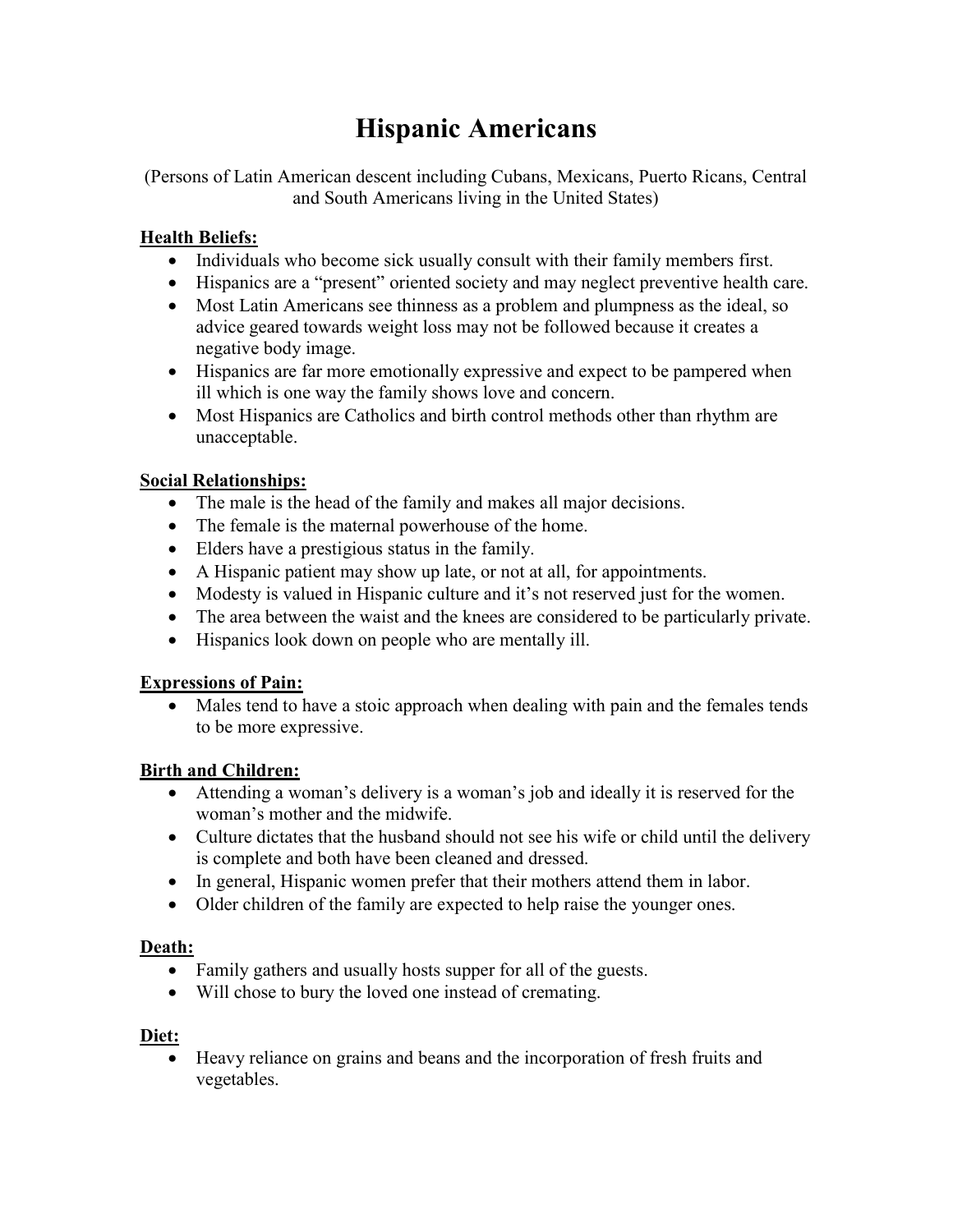# Arab Muslim Americans (Native language is Arabic and of Muslim religion. May come from countries such as Egypt, Palestine, Lebanon, Iraq, Jordan, Syria, etc)

### Health Beliefs:

- Belief that health is influenced by Allah's (God) will.
- Food deprivation is a precursor to illness—may need to stress importance of NPO
- During female menstruation women are considered "unclean" and are forbidden to pray.
- The sick and elderly will be cared for regardless of care demands.
- Prolonging life by life support means is unacceptable unless there is evidence that the person will be able to live a life of reasonable quality.
- Accepts blood and blood products as treatments.
- Organ donations generally acceptable with very careful explanation.

### Social Relationships:

- Males are authority figures and make all important family decisions.
- Status and authority is gained with aging.
- Extreme modesty and sexual segregation are required. Family honor is tied to female purity. Female patients will not be in the presence of a strange male without being fully dressed or covered. It is very important to try and staff same sex hospital employees (physician, nursing, lab housekeeping, etc) when planning care of the patient.
- Direct eye contact between male and female may be interpreted as an invitation of a sexual nature instead of directness.
- Prayer is practiced five times daily. A preparatory washing is performed before prayer.

### Expressions of Pain:

• Expressive

### Birth/Children:

- May be expressive during labor.
- Husbands may refuse to participate in labor and delivery because the blood of labor renders the women unclean.
- Women may avoid showering for several days after birth of child.
- May use belly bands on newborn.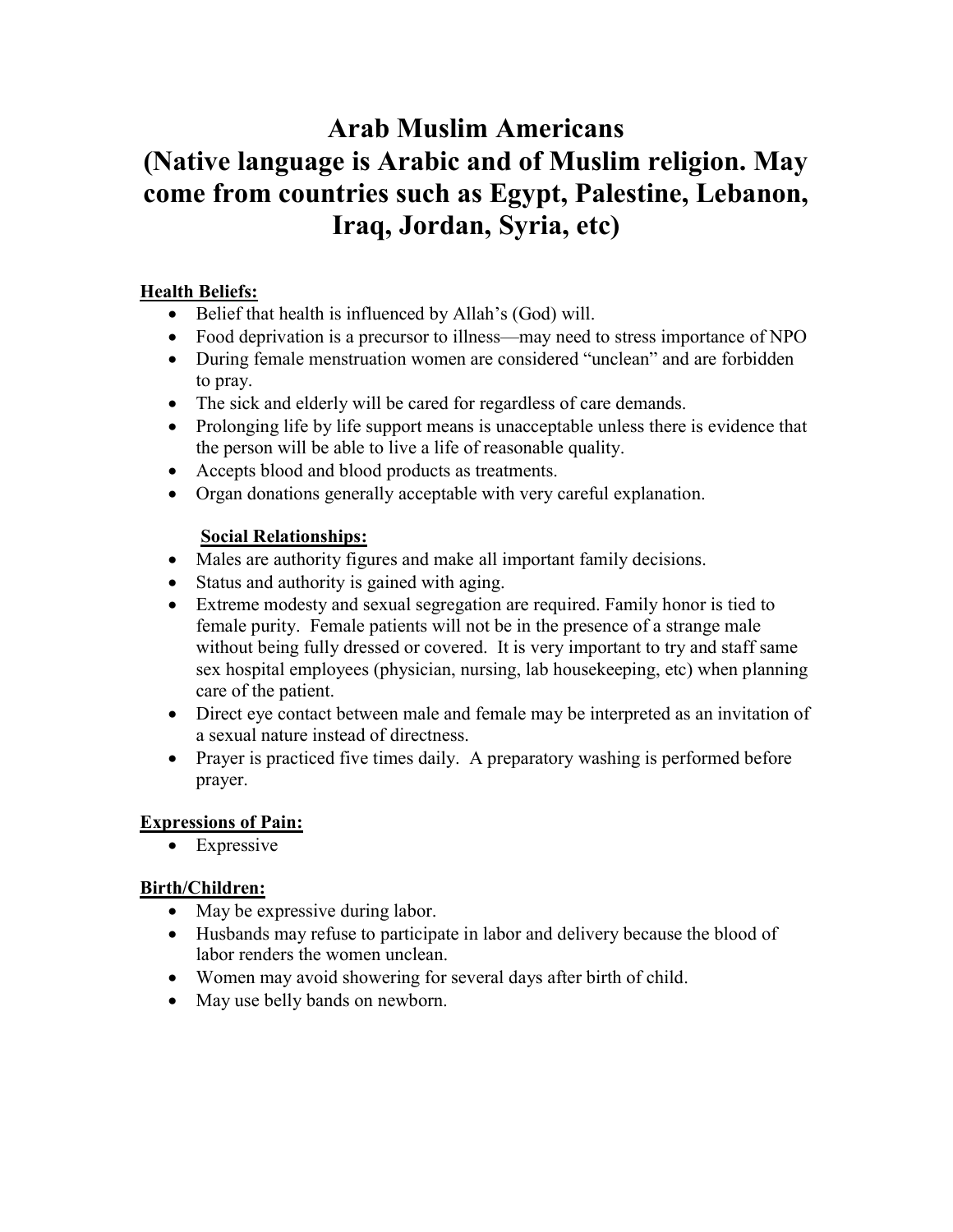# Indian Hindu Americans

### Health Beliefs:

- Belief that the body must be in balance to function normally and be free from disease/illness.
- There are three principals of balance: Vata controls movement; Pitta controls metabolism and heat (incorporates hot/cold; food/environment principals); Kapha controls body structure and solidity.
- Adding cold water to hot water is unacceptable (adding hot water to cold water is acceptable). Keep this in mind when preparing a patient's sponge bath—if your water temperature is too hot when starting, do not add cold to cool it down—it is better to discard the water and start over as to not offend the patient.
- Prayer for recovery from illness is generally unacceptable.
- May mediate frequently so to be sure to provide a quiet environment.
- Modesty and personal hygiene are highly valued.
- The right hand is believed to be clean and is used for handling items such as religious books and eating utensils. The left hand is believed to be dirty and is used for handling the genitals and other items considered dirty.
- Blood products are generally approved for treatment.

### Social Relationships:

- The caste system has been legally abolished in India but is believed to still exist in family life and behaviors.
- Father is primary decision maker of family—the wife will not answer questions if her husband is in the room.
- Men are considered superior to women.
- Male children receive preferential treatment—especially firstborn son.
- Family is highly valued—members will want to stay with the patient and participate in care.
- Courtesy and self-control is highly valued.
- Direct eye contact is acceptable from man to man—initiation of direct eye contact from male to female other than female's husband is unacceptable.
- Taboo for a man, other than the woman's husband to extend his hand toward the woman for introductions. During introductions of male to female patients the greeting should be addressed to the husband or eldest female companion first.

### Expressions of Pain:

• Stoic.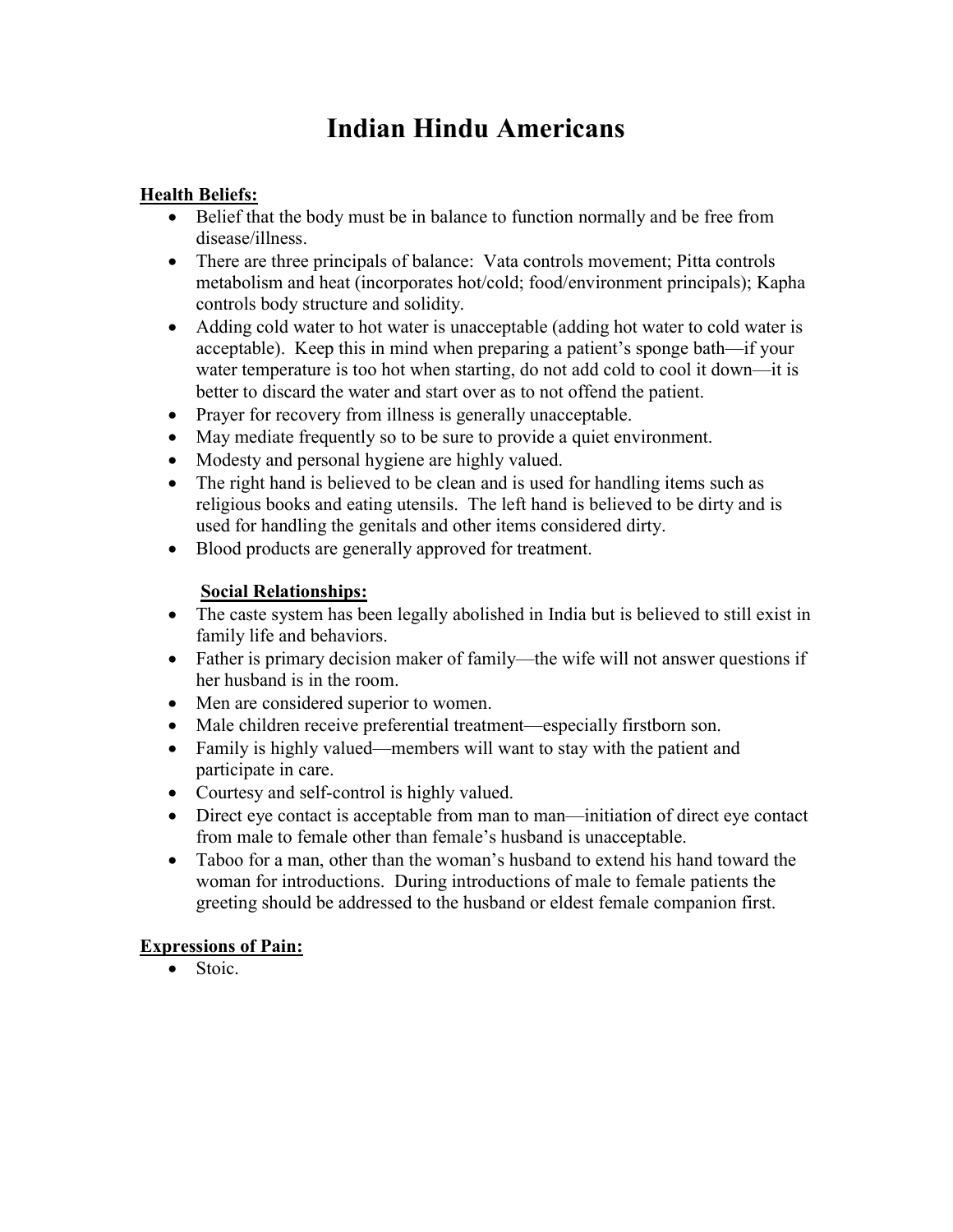## Asian Americans

(Korean, Chinese, Vietnamese, Japanese)

### **Health Beliefs:**

- Belief is based on balance of hot/cold, yin/yang principals.
- The head is considered private and personal, being the seat of the soul of life obtain permission to touch.
- Self-care and independence from family is NOT valued, which may impede the accomplishment of self-care goals.
- May refuse to have blood drawn or blood transfusions—belief that losing blood depletes the body's strength and also provides a route for soul to leave the body (blood draws) or spirits to enter the body (blood transfusions).
- Mental illness carries a stigma—may be difficult to impossible to convince one to take psychotherapy.

### Social Relationships:

- Males are authority figures and make all important family decisions.
- Firstborn male may receive preferential treatment.
- Modesty highly valued—the area between the waist and knees is considered private—be sure to explain procedures very thoroughly before beginning.
- Extended family is very common—sons continue to live with parents until death.
- Family members will want to stay continuously when a hospitalization occurs, providing all personal care.
- May avoid direct eye contact with nurses and physicians—it is considered impolite or aggressive.
- Very quiet and reserved—pay particularly close attention to nonverbal communication.
- Respect for elders authority highly valued.
- Side-by-side or angle seating arrangements may be more comfortable for the patient since face-to-face arrangements may make them uncomfortable.
- High value is placed on respect and courtesy.
- Birthdays are not celebrated—considered a year older at the beginning of each New Year. Upon arrival to the U.S., if they were unable to give a month and date the U.S. government assigned January  $1<sup>st</sup>$  as their birthday.

### Expressions of Pain:

• Stoic. May not request or may refuse pain medications.

### Birth and Children:

- Belief pain must be experienced as part of childbirth—to express pain is believed to bring shame to women—pay attention to nonverbal.
- High sodium intake in diet thought to be good during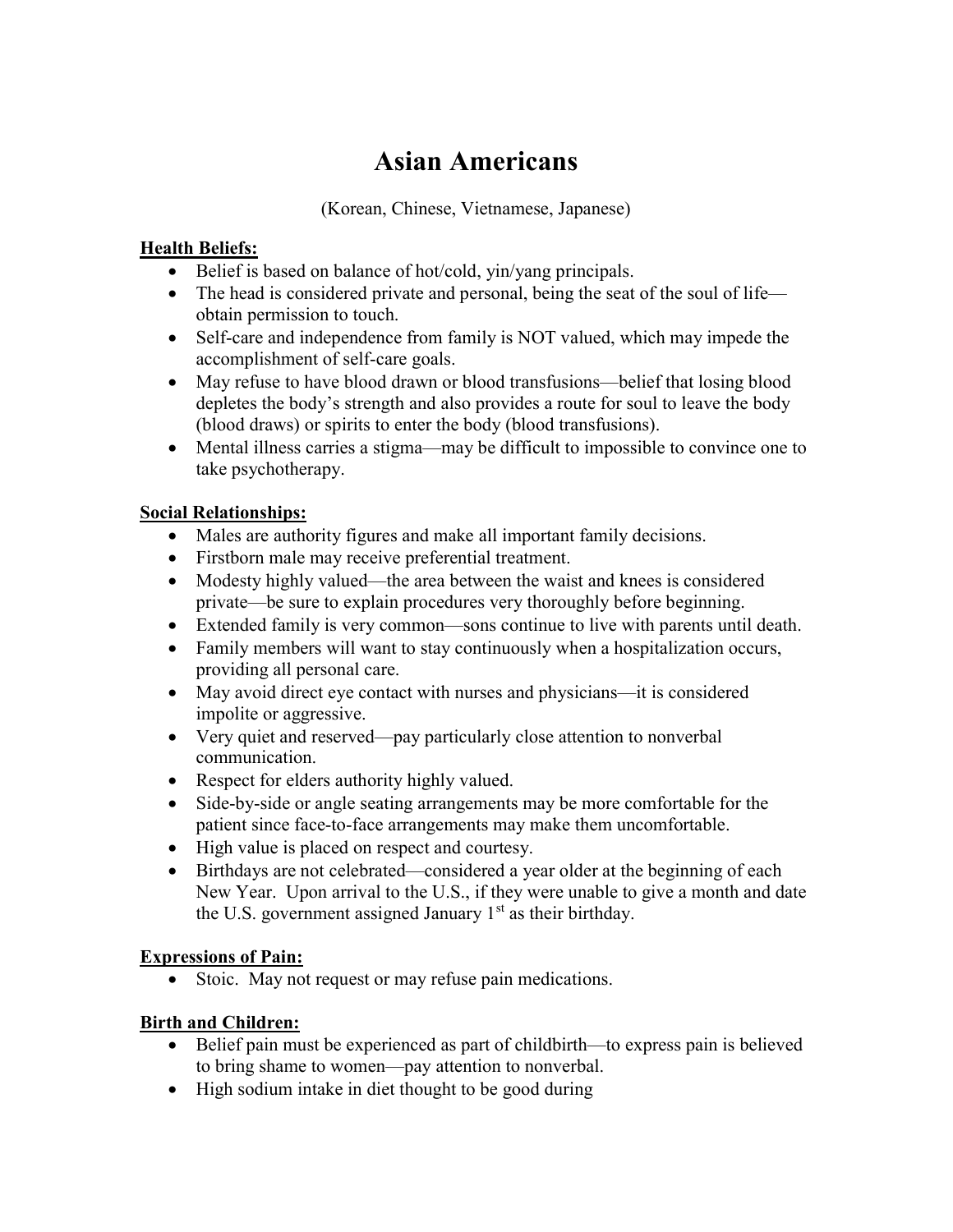## Native Americans

(The largest population of Native Americans in the Central Michigan area is the Saginaw Chippewa Indian Tribe)

### Health Beliefs:

- Folk healers or medicine men still exist amongst many tribes and visits should be allowed (burning of sage is very important)
- May believe that nay illness is a price paid because of something that has or will happen.
- Total harmony with nature—the body must be treated with respect just as the earth must be treated with respect.

### Social Relationships:

- Direct eye contact with nurse and physician is sometimes considered impolite or aggressive.
- Assertiveness may be offensive.
- Silence is considered essential to understand re respect another person. A pause by a Native American when questioned indicates that careful consideration is being given. Health care workers need to avoid the appearance of being hurried or impatient.
- Honesty in keeping one's word is highly valued.
- Vigorous handshaking may be considered agreesive.

### Expressions of Pain:

• Stoic

### Birth and Children:

- Burning of incense is very popular during delivery, especially sage (practices amongst tribes may differ).
- Children are highly valued.
- May be considered taboo to cut a child's hair—be sure to inform the parents and get consent.

### Death:

- Do not believe that autopsies will help explain the cause of death.
- Rituals may be performed—but will vary amongst different tribes.

### Diet:

- Popular foods are beans and corn.
- Frequently lactose intolerant.